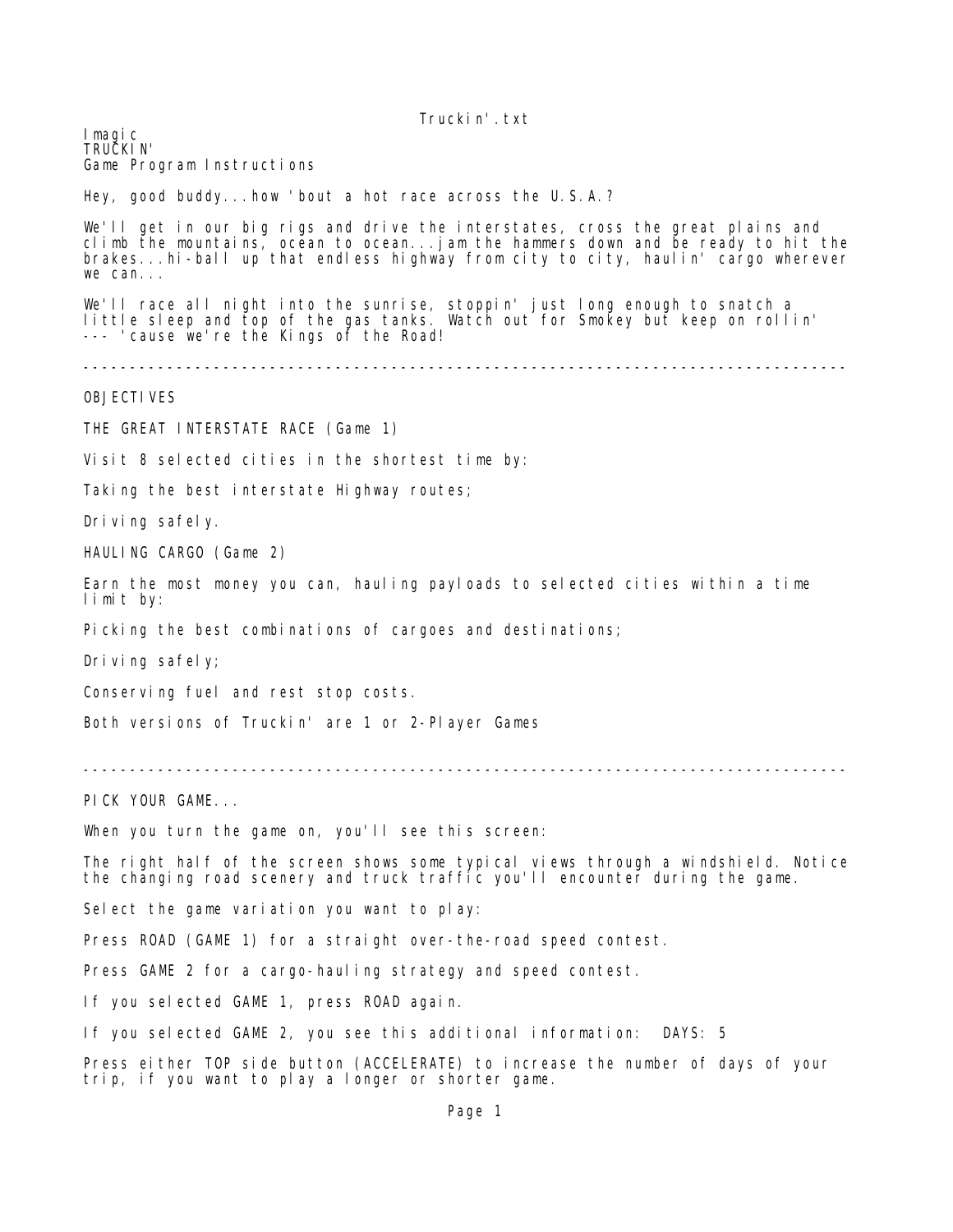Maximum number of days is 60.

Each "day" equals 2 minutes.

If you play alone, just one side of the screen displays the view from your truck's cab. The other side shows the time and date. If 2 are playing, each driver activates his side of the screen by selecting the same game number.

----------------------------------------------------------------------------------

GET READY: GAME 1

Game 1 is a speed contest. Drive to 8 cities in the shortest possible time. You carry no cargo. The race always starts in San Diego, California.

After selecting GAME 1, you see the city code "SD" (San Diego. The list of city abbreviations is on the map).

This is the "Flag City" identifying one of 59 possible routes.

Each route includes 8 cities.

To change routes, press the BOTTOM LEFT button (SELECT) until you see the Flag City for the route you want to travel. For lists of all the Flag Cities and routes see back of map.

Press ROAD to get in the cab of your truck and "fasten your seat belt" so you can begin.

The truck driven by the left hand controller is gray (on the left half of the screen); the right controller is orange (and on the right half).

Each player starts with \$1,500 cash to cover travel expenses.

The only thing left to do before you head up the road is to get gas:

To fill your tank, press GAS key and wait until the needle reaches "F".

Payment of \$30 per quarter-tank is deducted from your cash balance.

If you know which highway leads to your first destination, you're ready to go! Press ROAD.

For details about driving, see ON THE ROAD, later in this manual.

Note: if you are learning how to play TRUCKIN', you may want a little practice at "truck driving by computer".

Try the test drive described on page 17/later in this manual.

----------------------------------------------------------------------------------

GET READY: GAME 2

This version is a strategy contest. The challenge is to make as much money as you can, within a time limit (from 2 minutes to 2 hours) by delivering loads to various cities. Every trip starts in San Diego, California.

After selecting GAME 2, you see the city code "SD" (San Diego. The list of city abbreviations is on the map). SD is the "Flag City" identifying one of 59 possible routes.

Each route includes 8 cities.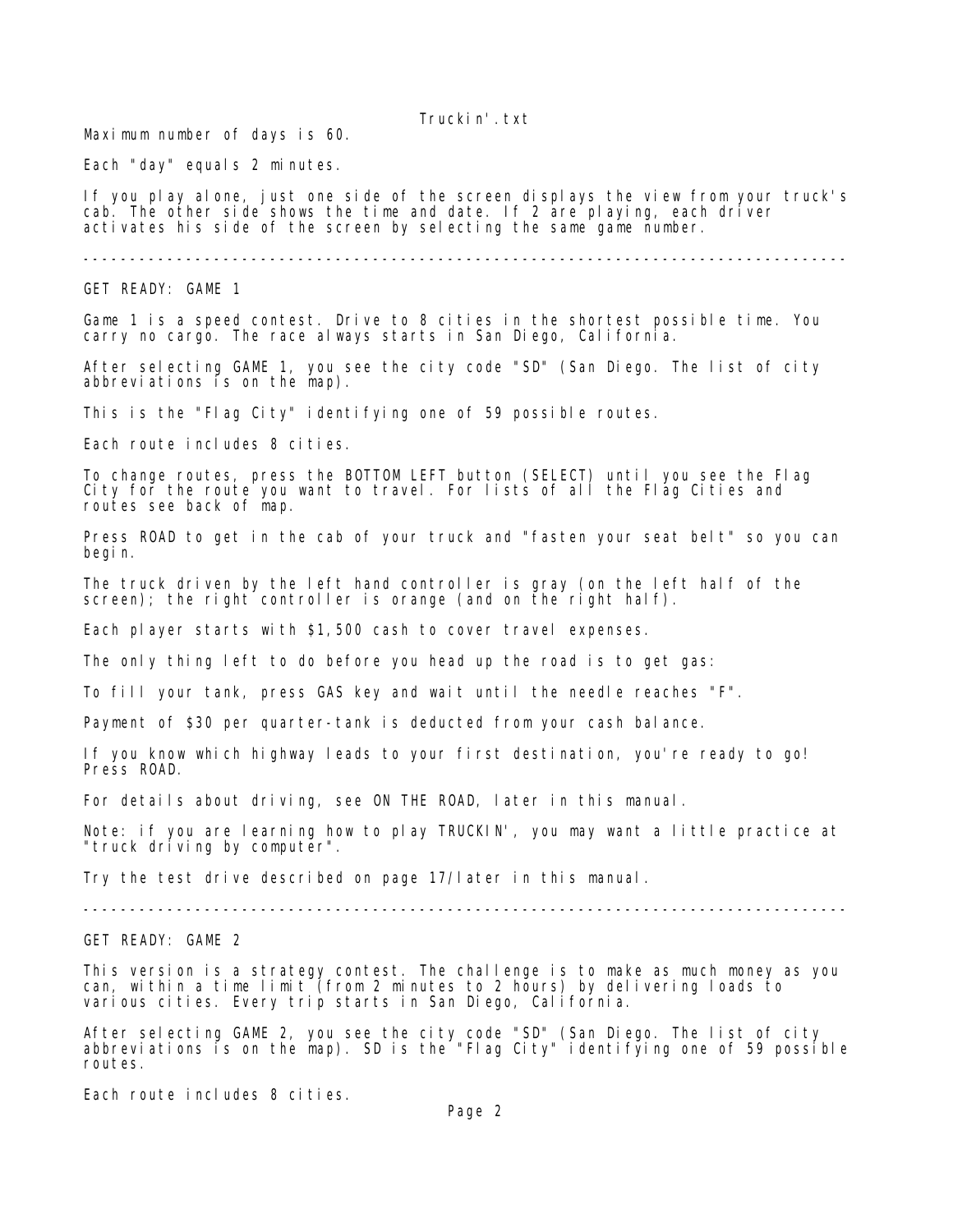To change routes, press the BOTTOM LEFT (BRAKE) button until you see the flag city for the route you want to travel. For lists of all the Flag Cities and routes see back of map.

Press ROAD to get in the cab of your truck and "fasten your seat belt" so you can begin.

The truck driven by the left hand controller is gray; the right controller is orange.

In GAME 2, each player starts with \$500 cash, to cover travel expenses. You earn more money by delivering loads to their proper destination. For a list of cargo transportation values, see page 14.

Press the LOCAL INFO Key to see what loads are available at your current city location, as well as their destinations.

NOTE: You'll see available loads only if you are in one of the cities on your route.

The 2-letter abbreviations are cities on the route you have selected.

To change the cargo, press the BOTTOM RIGHT side button (SELECT) to make the sel ection pointer move.

Some loads (Gravel and Milk, for example) can be doubled up; others (Cattle) must be carried alone. For a discussion about payload capacities and values, refer to GAME 2 CARGOES, on page 14/later in this manual.

When the arrow points to the cargo you select, press PICK UP LOAD. The destination city code disappears and that load is on your truck.

Whenever your truck is stopped, you can check the load on board and its destination by pressing CHECK LOAD.

The only thing left to do before you head up the road is to get gas:

To fill your tank, press GAS key and wait until the needle reaches "F".

Payment of \$30 per quarter-tank is deducted from your cash balance.

If you know which highway leads to your first destination, you're ready to go! Press ROAD.

----------------------------------------------------------------------------------

ON THE ROAD

The Following Applies to both Game Versions

KNOW HOW TO GET THERE

Know where the cities on your route are located, and the Interstates that will take you to them in the shortest time. Refer to the map to plan your trip and refresh your memory during rest stops.

----------------------------------------------------------------------------------

ACCELERATOR AND BRAKE

To accelerate, press either TOP side button.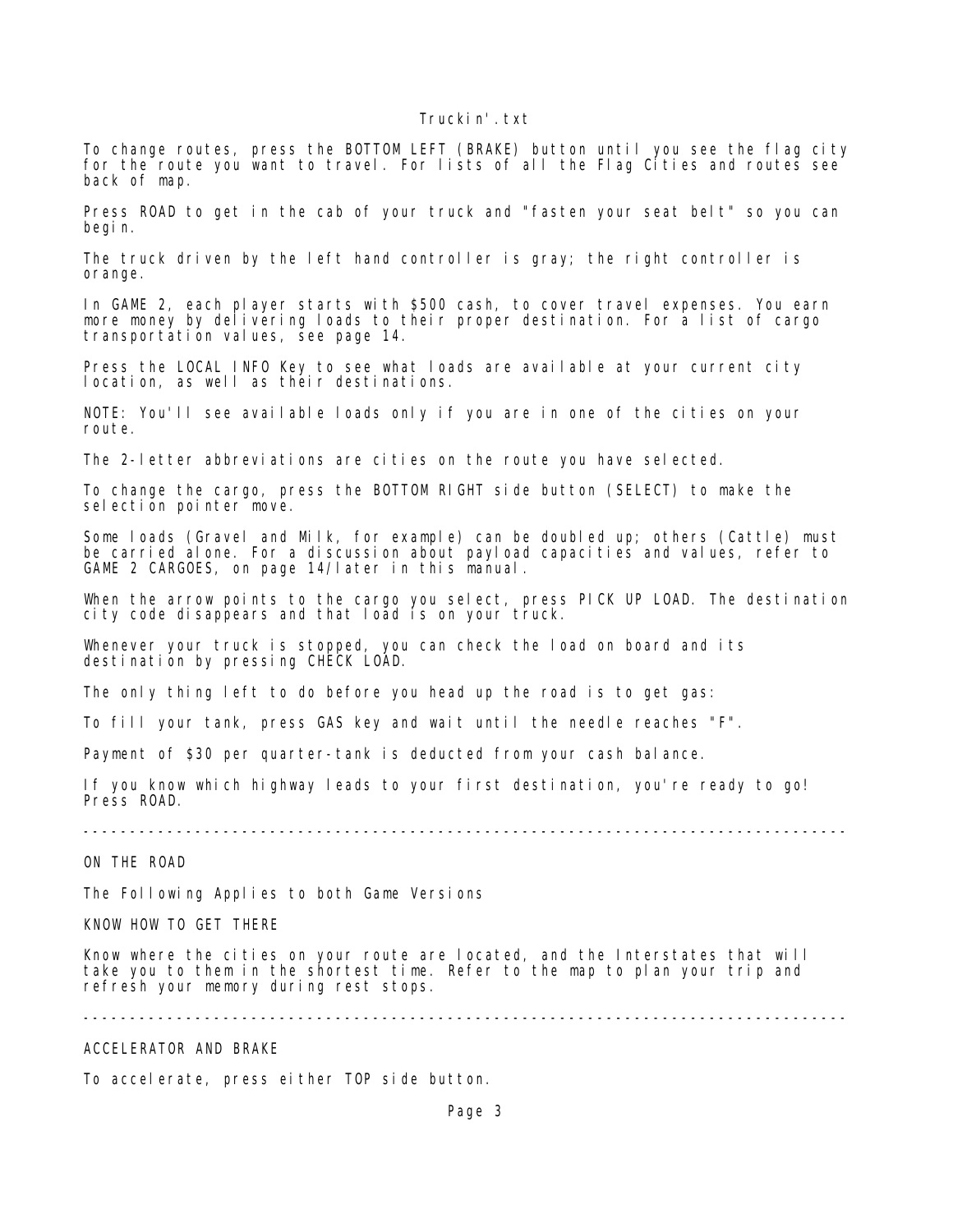Speed increases (up to 94 mph) as long as you continue to press the accelerator -- unless you get tired (see "Rest Stops" on Page 10). When you release this button, the truck continues at the last speed you reached.

To apply breaks, press BOTTOM LEFT side button. Speed decreases as long as you continue to press this button. Brakes are off when the button is released.

Keep aware of the speed limit (left of the rear view mirror) all the time, as well as your speedometer reading.

----------------------------------------------------------------------------------

## STEERING

When changing lanes, press the left or right edge of the disk. The faster you're moving, the quicker you'll change direction.

To fix direction straight ahead, press the top of the disk. This prevents steering "drift", even when you don't touch the disk.

----------------------------------------------------------------------------------

## AVOIDING WRECKS

While you're driving, you will encounter trucks coming toward you and trucks moving in the same direction as you. If you collide with another truck it will cost you time and money (from \$50 to \$100)!

After the crash, you'll have to wait until your windshield is "repaired" before you can resume driving.

Most drivers of oncoming trucks are erratic and dangerous! They'll usually swerve back and forth and wind up in your lane!

To avoid a head-on collision, get out of the way before the oncoming truck reaches you. Don't steer too far to the left, or you'll bounce off the road edge, right into the approaching vehicle.

Drivers of the trucks you're overtaking also swerve all over the road. Only your alert steering will prevent crashes!

This is where timely use of the horn comes into play. If you move over near the edge of the right lane and blow the horn when the truck ahead of you is just a short distance away, that driver will move over for you, so you can pass him -- on the right. After you pass another truck, wait until you see it in your rear view mirror before changing lanes -- or you'll crash.

REMEMBER: Keep your eyes on the road every minute while your truck is rolling! Drive defensively!

----------------------------------------------------------------------------------

#### THE STATE POLICE

If you exceed the speed limit, you may find that you are being followed by the State Police! You'll see the blue police car in your rear view mirror. Avoid being stopped for a speeding ticket (which costs you time and a cash fine which can be as high as \$200 -- depending on how badly you are violating the limit): SLOW DOWN immediately to the speed limit! If you do this quickly enough, the Officer may not have had enough time to clock you, and the police car will disappear.

The farther you travel while exceeding the speed limit, the more likely you are to attract the unwelcome attention from the Police.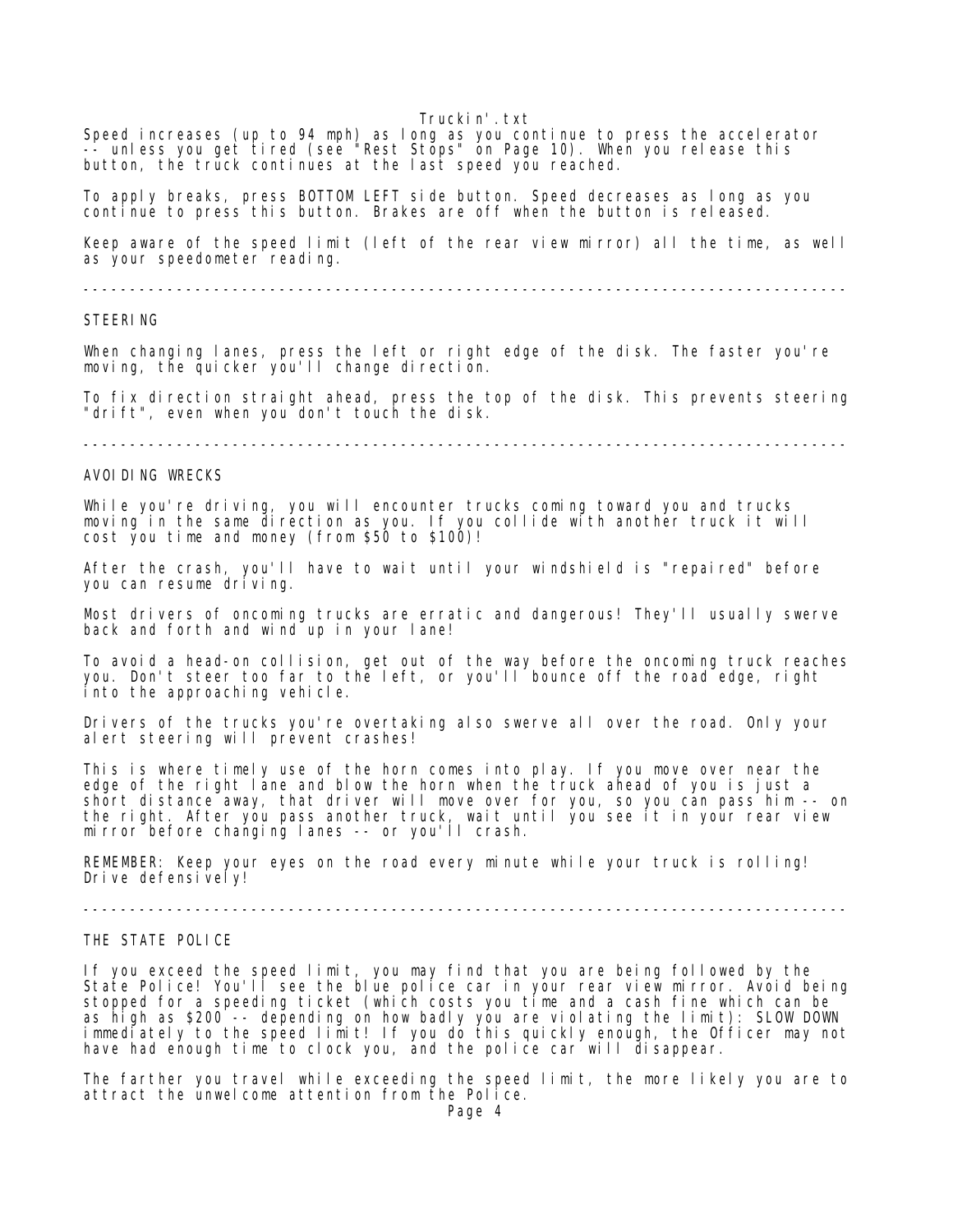If you're stopped for speeding, you have to wait until the Police car disappears from your rear-view mirror before you can resume driving.

----------------------------------------------------------------------------------

GAS REFILLS (PAID AND FREE)

Watch your fuel gauge! When it shows Empty, you are out of gas and, naturally, your truck will stop running!

You can buy gas only when you are in a city (when city code letters are white and the roadside is gray), or in an oilfield (when you see roadside oilwells).

Brake to a complete stop, then press GAS.

Wait until the gauge needle is all the way to "F".

Gas costs \$30 per quarter-tank.

If you run out of gas you'll get 1/4 tank at midnight, wherever you are. If you're in a 2-player game, press STATUS to learn how long you'll have to wait for emergency gas.

If you have enough money you will be charged for this gas, but if you're broke you'll get the quarter tank free.

The rate of gas consumption depends on your speed; the faster you drive, the more gas you burn up!

--------------------------------------------------------------------------------

REST STOPS

The longer you drive the more "tired" you will be. Your level of exhaustion increases every time you are in a wreck and at the end of each full day of your trip.

This tiredness level is measured on a 0-to-5 scale, on which 0 is completely refreshed and 5 is totally exhausted. How tired you are affects your maximum driving speed:

Tiredness Level Maximum Speed

When you get tired you can take a rest stop any time:

Brake to a complete stop. Then press REST.

Watch the number in the top left corner of the screen. It will count down while you stay in the rest area until it reaches 0.

When you have rested as long as you want to, press ROAD and start driving again.

Each rest costs \$30 (regardless of duration), unless you stop in a forest or park, where sleeping is free. For those non-cost rests, look for trees and grass or deer by the roadside.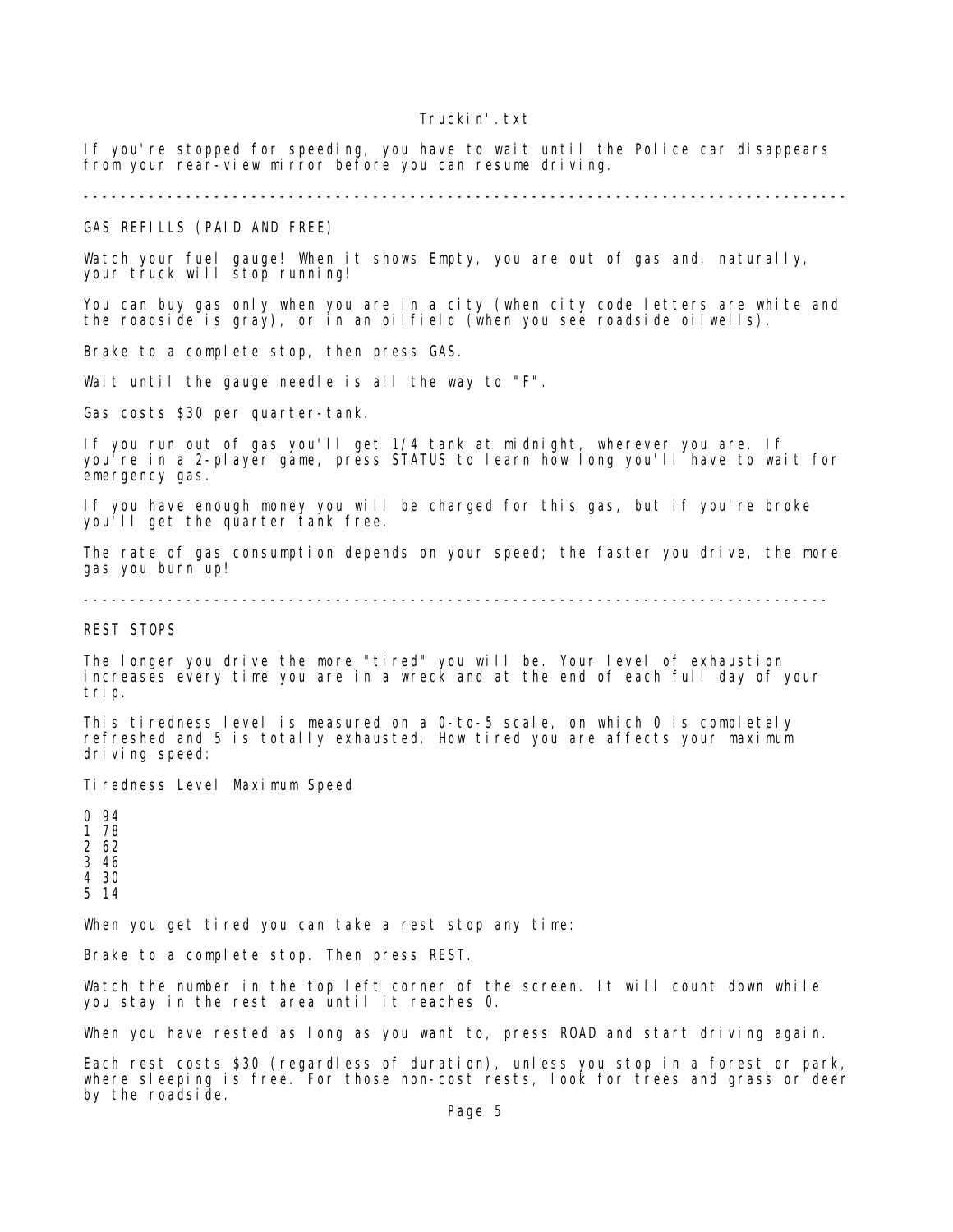The trip time clock keeps running while you rest, but these delays are necessary if you want to be able to drive at higher speeds.

#### ----------------------------------------------------------------------------------

CHANGING HIGHWAYS & U-TURNS

All interstate highway junctions are in cities. To turn onto another highway you must slow down to 24 mph or less.

Steer over to the side of the road and press the edge of the disk in the direction of the turn you wish to make, just as the hood of your truck reaches the intersection.

If you turn into the highway junction while travelling faster than 24 mph, you'll crash!

To make a U-turn, press the bottom edge of the disk. You must be in a city, and driving no faster than 24 mph.

If you miss an intended turnoff or U-turn and find yourself out of the city limits you will have to drive to the next city to make desired direction changes!

You always get at least 2 chances to make a turnoff at any interstate highway junction. Bigger cities have more entrance ramps.

If you drive to the end of an interstate (westbound on 80 at San Francisco, for example), the computer will turn the truck for you, even if you are going faster than 24 mph. This automatic turn may not be in the direction you want however.

----------------------------------------------------------------------------------

TIME AND DATE CHECK

Every game starts at midnight on June 1st. It continues for up to 60 "days", depending on the game length you selected at the beginning. If no change has been made, the game lasts 5 "days" (10 minutes).

If there are 2 players, you can always check on the current time and date by stopping your truck and pressing STATUS. The information appears on your side of the screen.

The time of day is especially significant if you run out of gas, because if you're not in a city or oilfield you can't get any more until midnight!

----------------------------------------------------------------------------------

THE VIEW FROM THE CAB

THE LANDSCAPE

As you drive along, the landscape changes. These views tell you some important things about maneuvers you can make at certain places.

Gray roadsides mean you're in a city. That's where you'll reach highway junction where turnoffs are possible. You can also make U-turns and fill up your gas tank. Speed limit: 35 mph.

Light green roadsides mean you're out in the country. If you see deer and trees and grass (NOT trees and snow), you can make a free rest stop. Deer are seen only in parks (where the speed limit is 25 mph).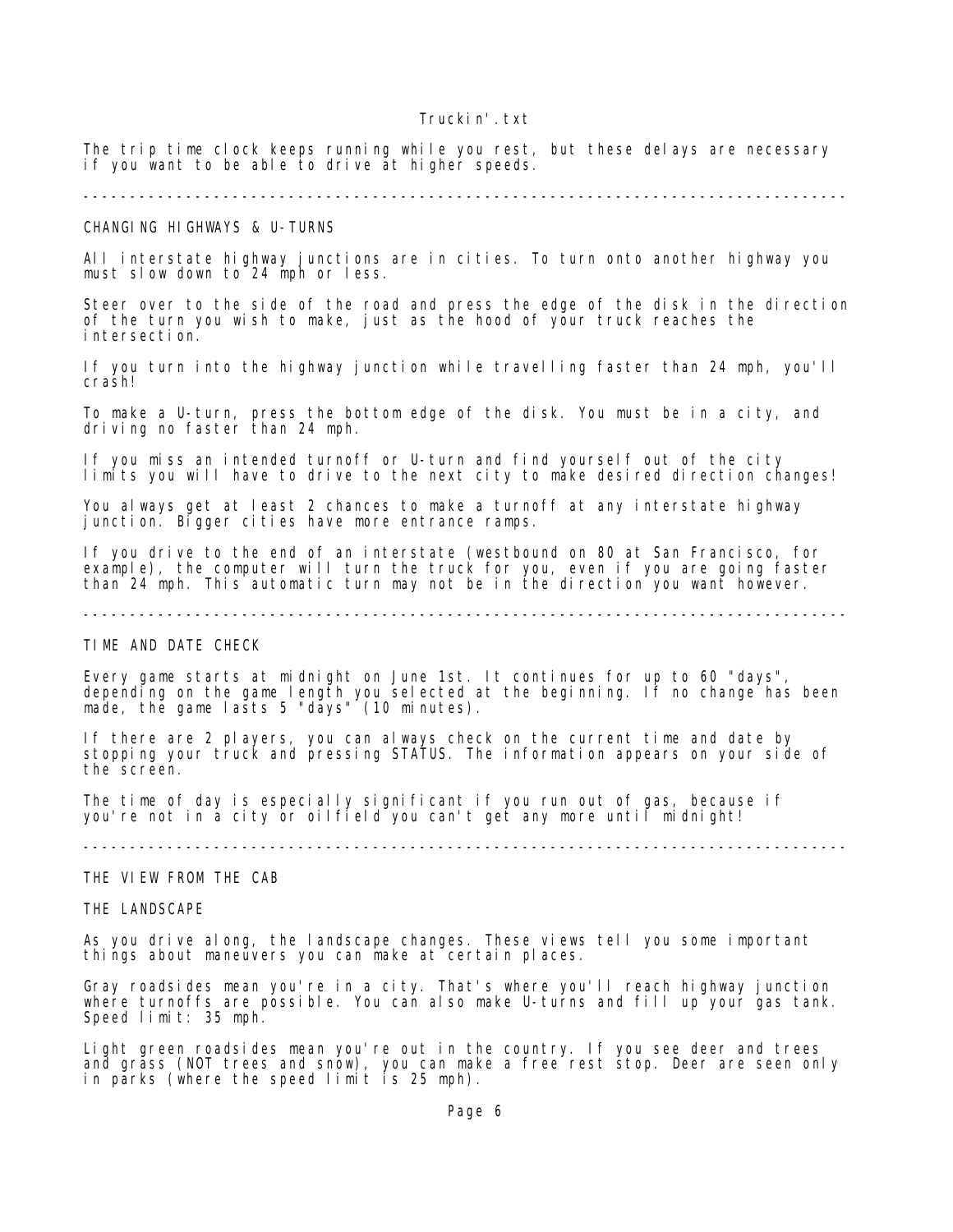Truckin'.txt Brown roadsides and oilwells mean you're in an industrial area, where you can buy gas. White surroundings indicate snow, blue indicates water and other colors reflect the scenic variety of the open road. ---------------------------------------------------------------------------------- THE HORIZON By watching the horizon you can get an idea of what lies ahead. For example: Tall buildings indicate an approaching city; Windmills indicate farm areas; Mountain peaks and deer may mean you'll soon be in a park area. Oil wells mean you'll soon be in an industrial area. ---------------------------------------------------------------------------------- HIGHWAY SIGNS The top sign shows the highway currently being travelled by the gray (left) truck; the bottom sign is for the orange (right) truck. Arrows under the highway signs indicate the current direction of the truck. (Up arrow=North, Down arrow=South, Left arrow=West, Right arrow=East.) The city code above each sign indicates: Current city location - if letters are white. Next city on the road - if letters are black ---------------------------------------------------------------------------------- "GHOST TRUCKS" Occasionally, you'll see a truck on the road ahead that will disappear before you meet it. This is a phenomenon of long-distance driving. It's a trick of the imagination, but it should remind you to stay alert! ---------------------------------------------------------------------------------- THE SKY The sky changes color as each day progresses, giving you a rough idea of the time without having to press STATUS. At midnight, when every game starts, the sky is black. It changes to pink at sunrise, then gray in the morning, blue in the afternoon, orange at sunset and back to black as night falls. ---------------------------------------------------------------------------------- THE REAR-VIEW MIRROR The mirror reflects trucks you have passed and - if two are playing - your opponent's truck when it is not too far behind you.

Keep an eye on the mirror for police cars! If you spot the police early enough,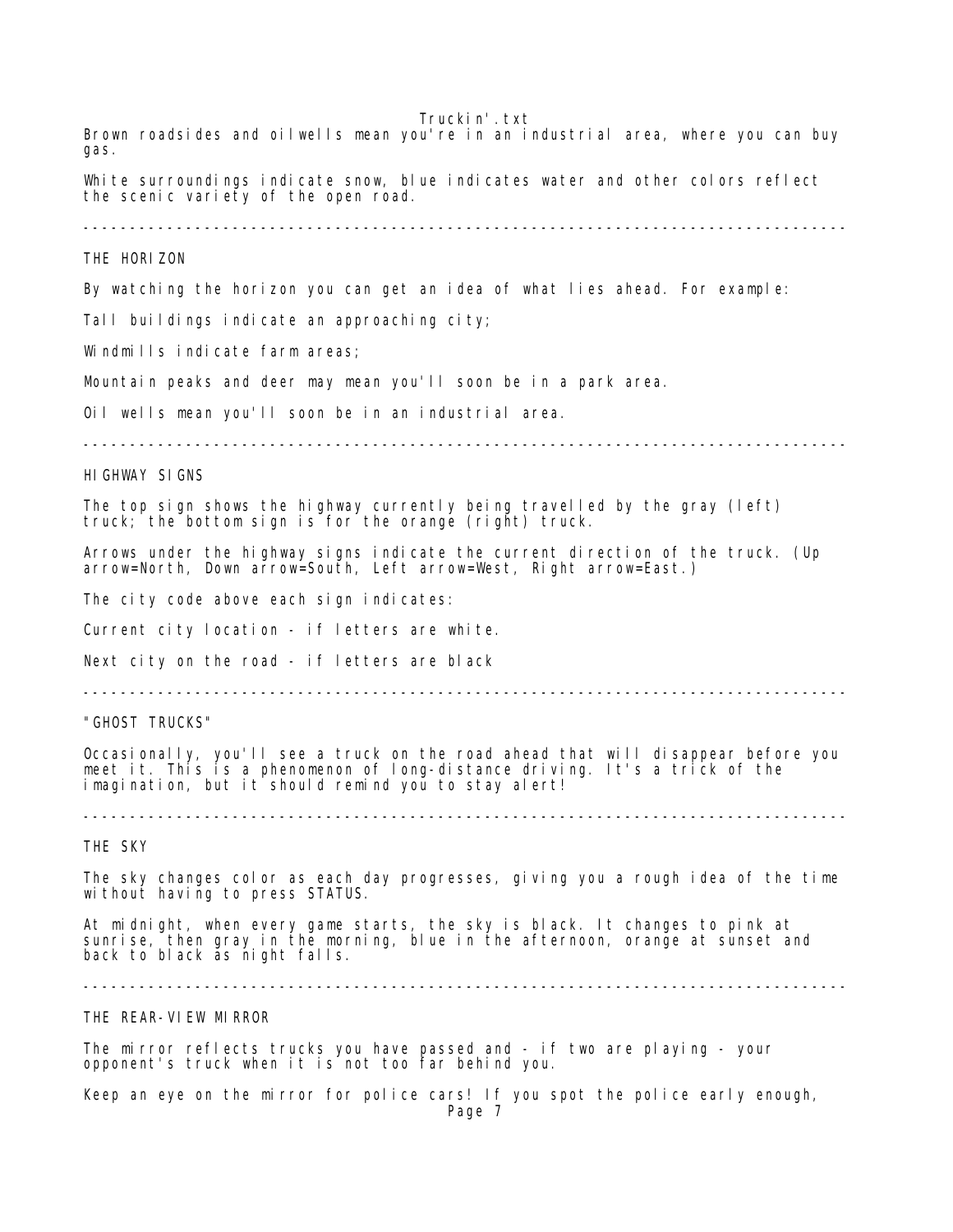Truckin'.txt you may be able to put on the brakes in time to avoid a ticket!

----------------------------------------------------------------------------------

## GAME 2 CARGOES

### CARGOES AND THEIR VALUES

These are the available cargoes you can haul in Game 2. The city code to the left of each cargo is its destination. If you deliver a load to the correct city, you'll earn:

For each load of CATTLE \$1,000 For each load of MILK \$760 For each load of CORN \$530 For each load of GRAVEL \$280

To check on the cargo you're carrying and its destination, stop your truck and press STATUS.

----------------------------------------------------------------------------------

#### DELIVERING CARGOES

To make the delivery once you arrive in the destination city: Brake to a full stop, then press LOCAL INFO key. The selection pointer must be on the same line as the cargo to be delivered. (Note: the line MAY also show another city code. If so, you can pick up the same cargo for that city -- after you deliver the load you're carrying.)

If you need to move the pointer, press the BOTTOM RIGHT side button.

Press DROP OFF LOAD key.

If the load has been delivered to the correct city, you will be paid according to the fee schedule above.

If you choose to, you can drop off ("dump") a load in a city other than its preselected destination (perhaps to take on more lucrative cargo). You will unload that cargo, but you will not be paid for it.

You can "dump" a load of cargo in other than its correct destination city only if that city does not already have that cargo on hand (as shown when you press LOCAL INFO).

----------------------------------------------------------------------------------

LOAD CAPACITY

At any time, your truck can carry: Up to 4 loads of GRAVEL or 2 loads of GRAVEL and 2 load of CORN, or up to 2 loads of CORN, or 1 load of GRAVEL and 1 load of MILK, or 1 load of MILK, or 1 load of CATTLE.

As a general rule, full-capacity loads are worth a little over \$1,000.

----------------------------------------------------------------------------------

CALLING AHEAD FOR OTHER LOADS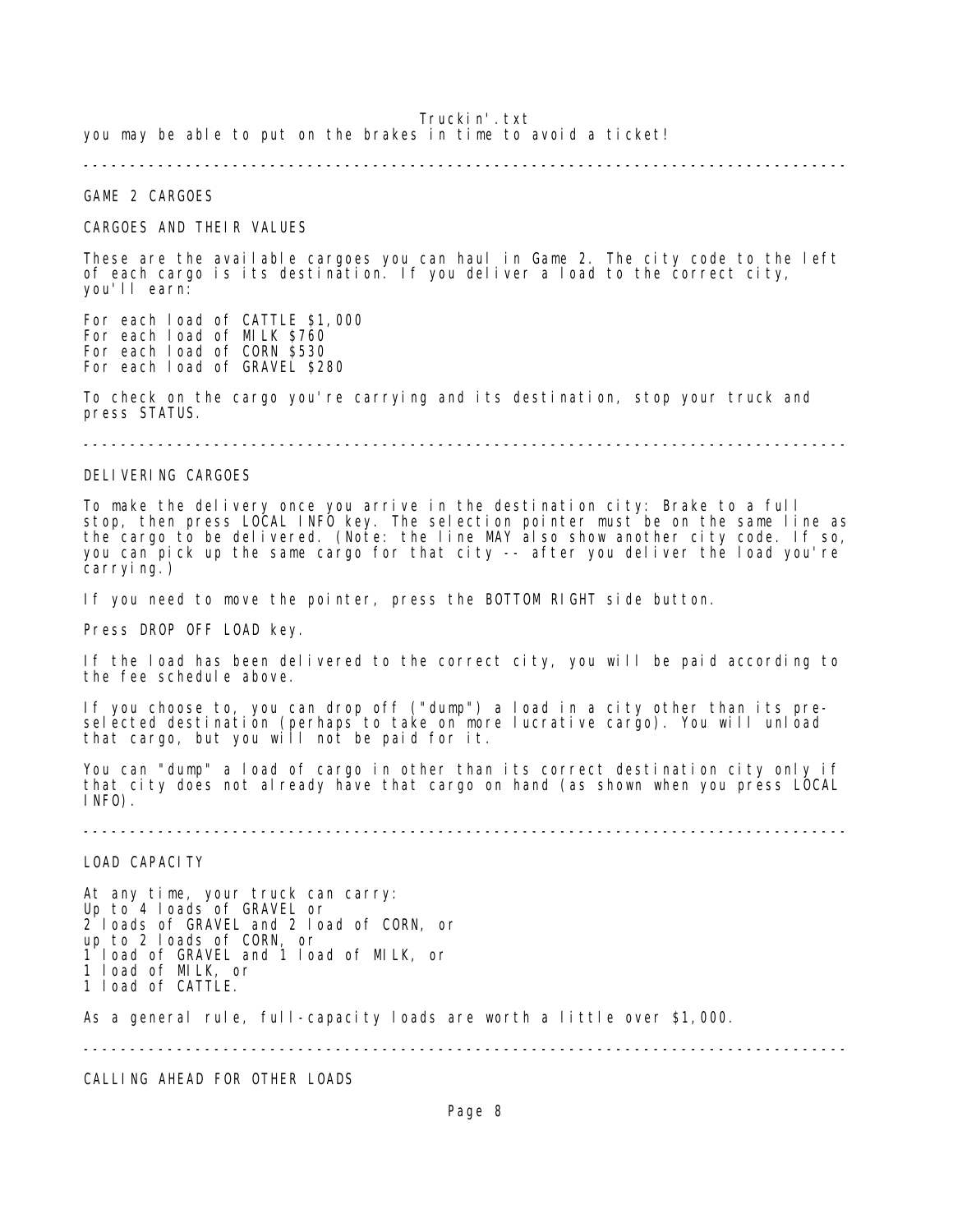When you are in any city you can "call ahead" to one of the cities on your route to see what loads are available there, and their destinations. You may be able to increase your earnings if you know about other payloads that are available along your route.

Brake to a full stop.

Press SELECT CITY key. Press the BOTTOM RIGHT side button to move the selection pointer to the route city you wish to "call".

Press CALL-AHEAD INFO key and the display will indicate all the loads currently available in that city, and their destinations.

Note: If 2 are playing, your opponent might beat you to a given city and take a load you are hoping to pick up yourself, in which case it will not be there when you arrive. However, new loads do become available every 10 days.

As you learn about loads available in cities along your route, try to plan a pick-up and delivery schedule that will make the most money. Remember the values of various cargoes, and your truck's capacity.

----------------------------------------------------------------------------------

# 1 PLAYER vs. 2 PLAYER GAME STRATEGIES

1-Player Games

All the trucks you'll see on the highway will be "driven" by the computer, and with a little experience you'll learn how to react to them.

Also, the main emphasis is on speed -- reaching cities or cargoes as fast as you can, to beat your own best records.

2-Player Games

In addition to the yellow truck traffic operated by the computer, you must quickly recognize your opponent's vehicle, which will be either grey or orange. It can approach you from either direction.

Your opponent's driving patterns may be less predictable than the computer's.

If you collide with your opponent's truck, you'll both crash, and both lose time and money!

When playing GAME 2, you compete for a limited number of cargoes. You'll often race to pick up the same desirable load. Be ready to changer plans fast to beat the competition!

Use the CALL-AHEAD INFO key to discover where the best loads are! For example, if you're in San Francisco and the only available load is for the East Coast, call nearby Sacramento. There might be a good short-haul cargo there!

Remember, in 2-player games you don't have to take the same highways, but you both have to visit and/or haul cargoes between cities on the same route.

----------------------------------------------------------------------------------

GAME END

GAME 1

The game ends when one driver visits all the cities on the route selected at the beginning of the trip (or at the end of 60 days, whichever comes first).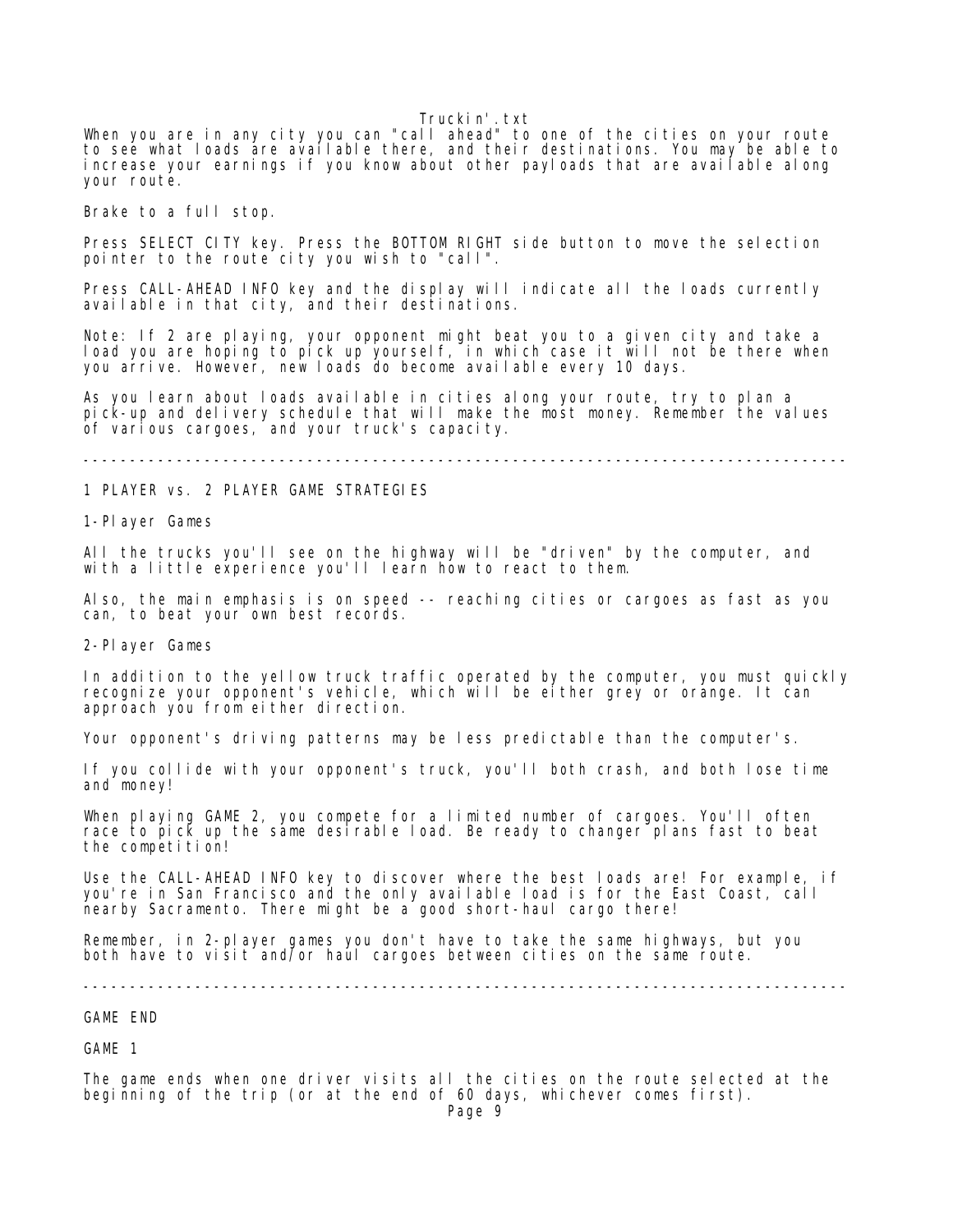GAME 2

The game ends when time runs out (see how to set the number of days on page 5.)

----------------------------------------------------------------------------------

# A TEST DRIVE

Let's assume that you have chosen to play Game Version 1, and your flag city is SD (San Diego).

After you have selected Game 1 and pressed the ROAD key, you can see all the cities on your route by pressing SELECT CITY.

This list tells you that you must visit San Francisco, Los Angeles, Sacramento, Portland, Detroit, and Boston. You can travel to these cities in any sequence you desire. (You're already in San Diego).

Until you become familiar with each route you travel you may find it helpful to refer to this screen during your trip. You can see this list whenever you are completely stopped, by pressing SELECT CITY.

Cities on the route you have already visited will be displayed in white code letters.

The selection pointer has no function in Game 1.

Now refer to the map and begin to plan your trip. Here is one possible route.

Drive North on Interstate 5 from San Diego (SD), through Los Angeles (LA) and Bakersfield (BK), until you reach Sacramento (SA). This will take care of three of the cities you must visit.

At Sacramento, slow down to 24 mph or less and make a left turn (West) on Interstate 80. Drive to San Francisco (SF) on 80.

Interstate 80 ends in San Francisco, and you can turn right (North) or Highway 101 - shown on the sign as "01" before you leave SF, you should fill up with gas. You might prefer to make a U-turn in San Francisco and double back to Interstate 5, so you can head north to Portland (PO) and complete all the cities in the western part of your trip.

If you choose the coastal route (via 101), drive to Tacoma (TA). In Tacoma make a right turn onto Interstate 5 (heading South) until you reach Portland.

After Portland, the three remaining destinations are all to the East, so there is no point in going any further South. A left turn in Portland will take you Southeast on Interstate 84, to Pocatello, Idaho (PC). (Better fill up with gas again in Portland). Since Route 84 ends in Pocatello, you can make a high-speed right turn on Interstate 15 South.

Southbound on 15, you'll soon come to Salt Lake City (SL). Slow down for a left turn onto Interstate 80 (East). If you haven't already done so, you'll probably want to make at least one rest stop on the long haul between Utah and Illinois. Check your gas gauge!

By staying on 80 East you can pass through Chicago (CH), the 6th city on your route. From there it's just a short distance to Toledo (TD), where you'll slow down for a left turn on to Interstate 75. (Do you need gas?) Head North on 75 to Detroit (DE).

Now there's just one city more: Boston (BO). Again you have a choice of doubling Page 10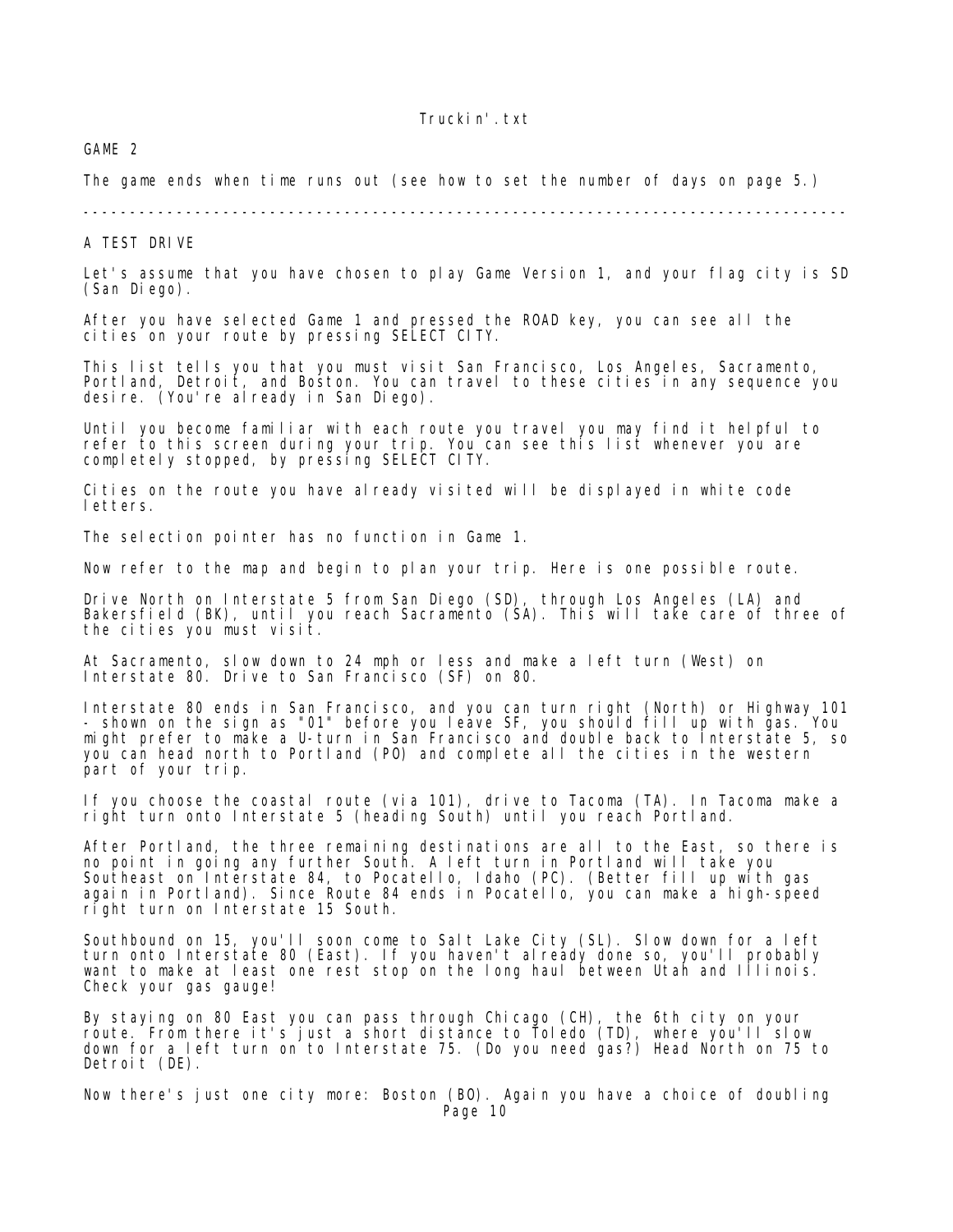back by making a U-Turn in Detroit and returning to Interstate 80 East toward New York (NY) - or you can continue on 75 North until it meets Canada Highway 1. This route takes you through Toronto (TO) and Montreal (MO), and eventually to US Interstate 95. Then you can drive South on 95 through Augusta, Maine (AU) and finally to Boston).

Don't forget to gas up in San Diego. Press ROAD and hit the accelerator.

Remember: pass most oncoming trucks on the left and overtaken trucks on the right. Don't try to drive too fast, so you can get used to the feel of controlling your rig. OK, let's hit the road!

----------------------------------------------------------------------------------

## FLAG CITIES AND ROUTES

There are 59 possible routes for either game version. Each route is identified by a Flag City, as follows:

In Game 1, cities you have visited will be shown in white; others will appear in green.

FLAG CITY OTHER CITIES ON ROUTE

SD SD LA SA PO CH DE BO SF LA SA PO CH DE BO TD LA SA PO CH DE BO TD TO SA PO CH DE BO TD TO MO PO CH DE BO TD TO MO WI CH DE BO TD TO MO WI AU<br>DE BO TD TO MO WI AU NY TO MO WI BO TD TO MO WI AU NY SC TD TO MO WI AU NY SC HA TO MO WI AU NY SC HA TA MO WI AU NY SC HA TA SE WI AU NY SC GA TA SE VA AU NY SC HA TA SE VA BK NY SC HA TA SE VA BK BA SC HA TA SE VA BK BA SB HA TA SE VA BK BA SB HO MO WI AU NY SC HA TA SE WI AU NY SC HA TA SE VA AU NY SC HA TA SE VA BK NY SC HA TA SE VA BK BA SC HA TA SE VA BK BA SB HA TA SE VA BK BA SB HO TA SE VA BK BA SB HO PT SE VA BK BA SB HO PT BL VA BK BA SB HO PT BL EC BK BA SB HO PT BL EC TU BA SB HO PT BL EC TU PH SB HO PT BL EC TU PH FL HO PT BL EC TU PH FL CA PT BL EC TU PH FL CA BU BL EC TU PH FL CA BU BI EC TU PH FL CA BU BI PC TU PH FL CA BU BI PC SL PH FL CA BU VI PC SL PR FL CA BU BI PC SL CA BU BI PC SL PR EP AB BU BI PC SL PR EP AB DV BI PC SL PR EP AB DV CY PC SL PR EP AB DV CY LV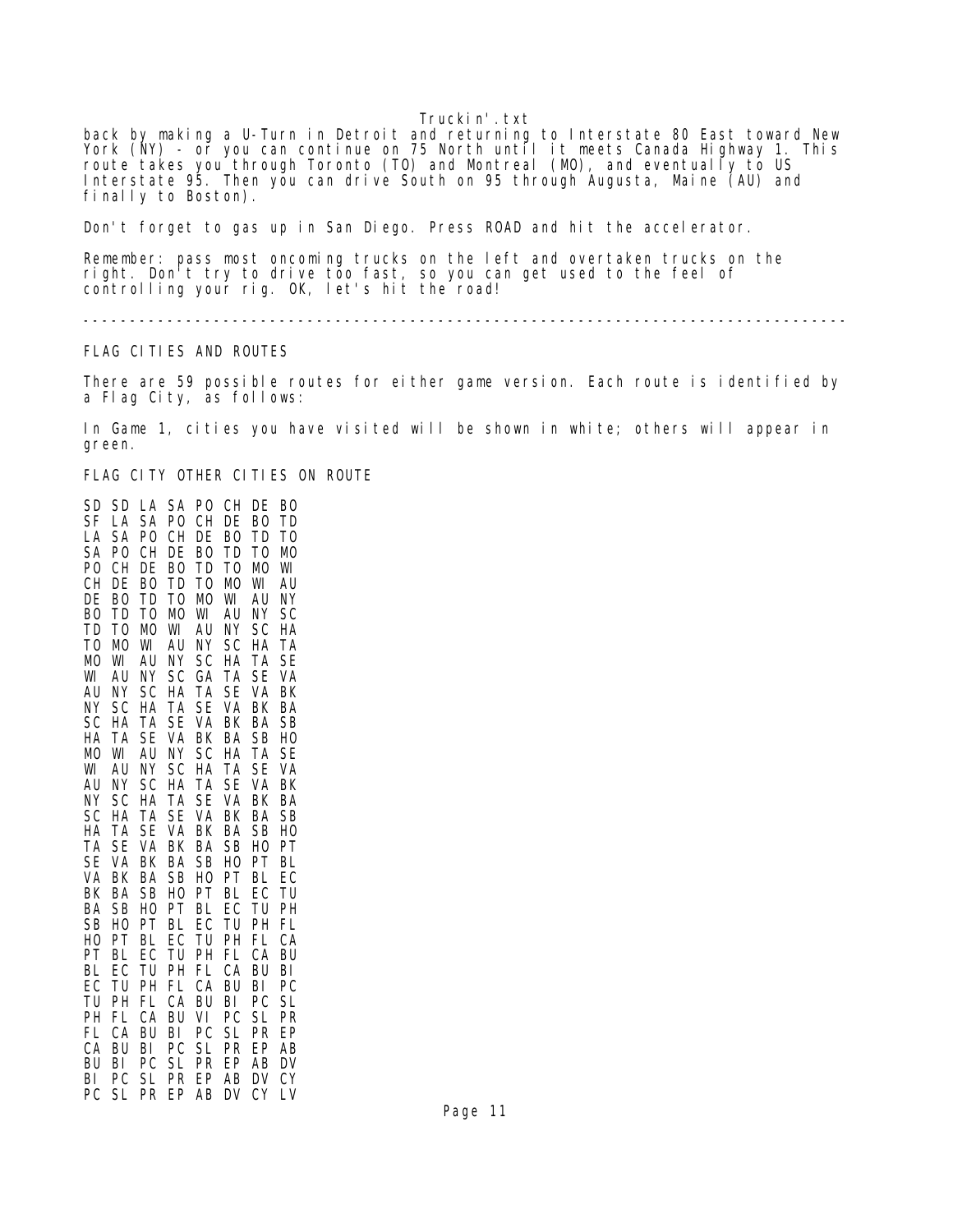SL PR EP AB DV CY LV BF PR EP AB DV CY LV BF PE EP AB DV CY LV BF PE OK AB DV CY LV BF PE OK ST<br>DV CY LV VF PE OK ST DA DV CY LV VF PE OK CY LV BF PE OK ST DA NO LV BF PE OK ST DA NO JA BF PE OK ST DA NO JA KC PE OK ST DA NO JA KC ME OK ST DA NO JA KC ME SS ST DA NO JA KC ME SS CI DA NO JA KC ME SS CI DM NO JA KC ME SS CI DM AL JA KC ME SS CI DM AL MI KC ME SS CI DM AL MI MA ME SS CI DM AL MI MA ML SS CI DM AL MI MA ML PD CI DM AL MI MA ML PD RA DM AL MI MA ML PD RA FR AL MI MA ML PD RA FR KN MI MA ML PD RA FR KN AT MA ML PD RA FR KN AT TL ML PD RA FR KN AT TL JA PD RA FR KN AT TL JA SP RA FR KN AT TL JA SP MM FR KN AT TL JA SP MM AV

To change Route (for other destinations than the ones shown with San Diego), cycle through the Flag Cities: After choosing Game 1 or Game 2, press the BOTTOM LEFT side button to changeFlag City. When the desired Flag City code is displayed, press ROAD to enter your Routeselection. Note: JA is Jackson, Mississippi in all cases above.

# ----------------------------------------------------------------------------------

## SUMMING UP: WHEN TO USE THE CONTROLLERS

(Note: the playing functions and controls with an asterisk are for Game 2 only. All others apply to both game versions.)

"GET READY" Phase

| To do this<br>PICK GAME<br>CHANGE NUMBER OF DAYS<br><b>GET IN TRUCK</b><br>FILL UP TANK<br>SEE ALL CITIES ON ROUTE<br>AVAILABLE LOADS CURRENT CITY LOCAL INFO<br>CHANGE LOAD SELECTION<br>PICK UP LOAD<br>GET READY TO DRIVE | PRESS:<br>ROAD (Game 1) or Game 2<br>Either TOP Side Button<br><b>ROAD</b><br>GAS.<br>SELECT CITY<br>SELECT Side Button<br>PICK UP LOAD<br><b>ROAD</b>      |
|------------------------------------------------------------------------------------------------------------------------------------------------------------------------------------------------------------------------------|-------------------------------------------------------------------------------------------------------------------------------------------------------------|
| "ON THE ROAD" PHASE                                                                                                                                                                                                          |                                                                                                                                                             |
| To do this                                                                                                                                                                                                                   | PRESS:                                                                                                                                                      |
| ACCELERATE<br><b>BRAKE</b><br><b>STEER</b><br>GAS                                                                                                                                                                            | Either TOP Side Button<br>Either BOTTOM Side Button<br>Left or Right Disk Edge<br>Top Disk edge to go straight<br>Bottom Disk edge for U-Turn<br>REFILL GAS |
|                                                                                                                                                                                                                              | Page 12                                                                                                                                                     |